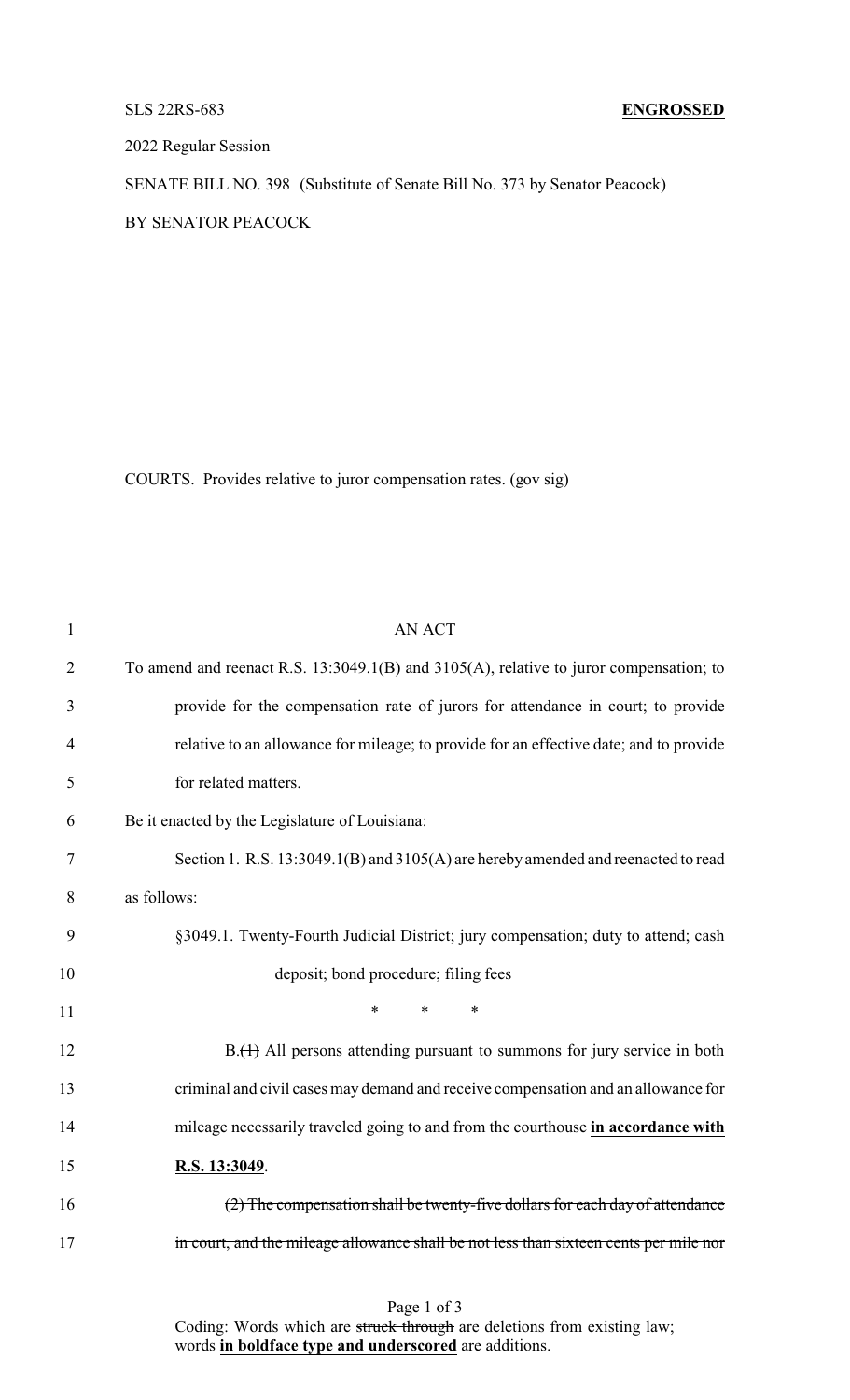| $\mathbf{1}$   | more than the rate in effect for state officials.                                             |
|----------------|-----------------------------------------------------------------------------------------------|
| $\overline{2}$ | (3) Only one charge shall be made for mileage each way.                                       |
| 3              | $\ast$<br>$\ast$<br>$\ast$                                                                    |
| $\overline{4}$ | §3105. Compensation of jurors in civil cases                                                  |
| 5              | A. Those serving as jurors in the trial of civil cases triable by a jury in the               |
| 6              | Civil District Court for the parish of Orleans shall be entitled to compensation and          |
| 7              | an allowance for mileage necessarily traveled going to and from the courthouse                |
| 8              | in accordance with R.S. 13:3049 of twenty-five dollars each for each and every                |
| 9              | day, or part of a day, on which they serve as jurors in any civil case, the said sum          |
| 10             | total to be charged as costs and paid by the party cast for such costs. The party             |
| 11             | praying for the jury shall deposit with the clerk of the civil district court the sum of      |
| 12             | twenty-five dollars as jury costs. In addition, prior to the commencement of the trial,       |
| 13             | the party praying for the jury shall deposit in the registry of the court the sum of          |
| 14             | three hundred dollars for each day the court estimates the trial will last. No case           |
| 15             | triable by jury shall be placed on the court's jury trial docket or fixed for trial unless    |
| 16             | the twenty-five dollar deposit is made. No such trial by jury shall commence until            |
| 17             | the additional deposit provided for herein is made.                                           |
| 18             | $\ast$<br>$\ast$<br>$\ast$                                                                    |
| 19             | Section 2. This Act shall become effective upon signature by the governor or, if not          |
| 20             | signed by the governor, upon expiration of the time for bills to become law without signature |
| 21             | by the governor, as provided by Article III, Section 18 of the Constitution of Louisiana. If  |
| 22             | vetoed by the governor and subsequently approved by the legislature, this Act shall become    |
| 23             | effective on the day following such approval.                                                 |

The original instrument and the following digest, which constitutes no part of the legislative instrument, were prepared by Lebra R. Bias.

|                  | <b>DIGEST</b>        |         |
|------------------|----------------------|---------|
| SB 398 Engrossed | 2022 Regular Session | Peacock |

Present law (R.S. 13:3049) provides for compensation for juror attendance and an allowance for mileage necessarily traveled going to and from the courthouse for both criminal and civil cases.

Present law (R.S. 13:3049.1) provides that jurors summoned for jury service in both criminal

Page 2 of 3 Coding: Words which are struck through are deletions from existing law; words **in boldface type and underscored** are additions.